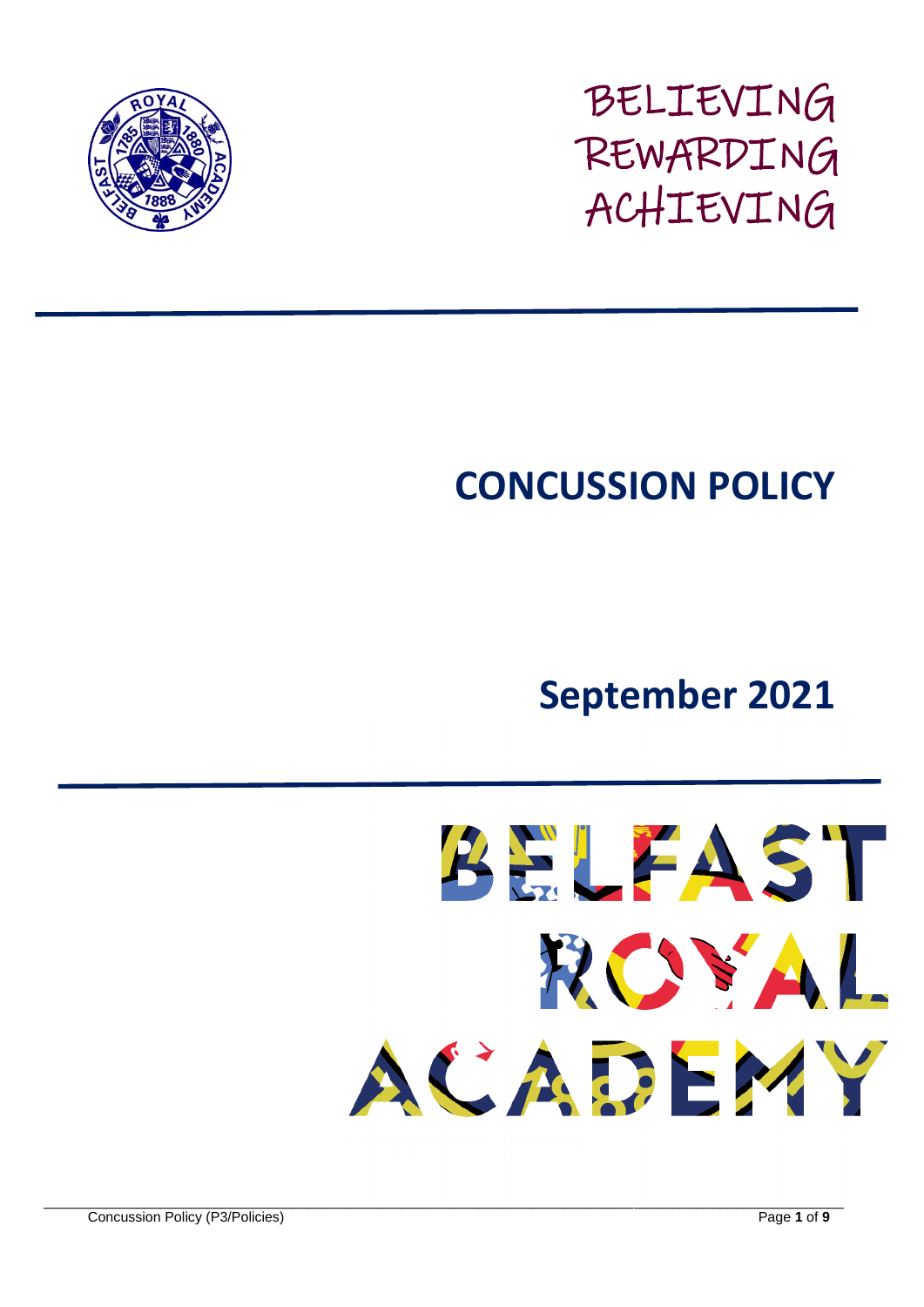| <b>Title</b>            | <b>Concussion Policy</b>                                                                                                                                                                                                                                                 |  |
|-------------------------|--------------------------------------------------------------------------------------------------------------------------------------------------------------------------------------------------------------------------------------------------------------------------|--|
| Summary                 | This policy refers to head injuries and/or<br>concussion sustained during any activity<br>or incident, sporting or otherwise.<br>The aim of this policy is to ensure that<br>Academy Pupils receive the highest<br>possible standard of care following a<br>head Injury. |  |
| <b>Purpose</b>          |                                                                                                                                                                                                                                                                          |  |
| <b>Operational Date</b> | August 2021                                                                                                                                                                                                                                                              |  |
| <b>Next Review Date</b> | August 2022                                                                                                                                                                                                                                                              |  |
| Author                  | Director of Rugby                                                                                                                                                                                                                                                        |  |

| To be posted on School website          | Yes            |
|-----------------------------------------|----------------|
| Date and version posted (if applicable) | September 2021 |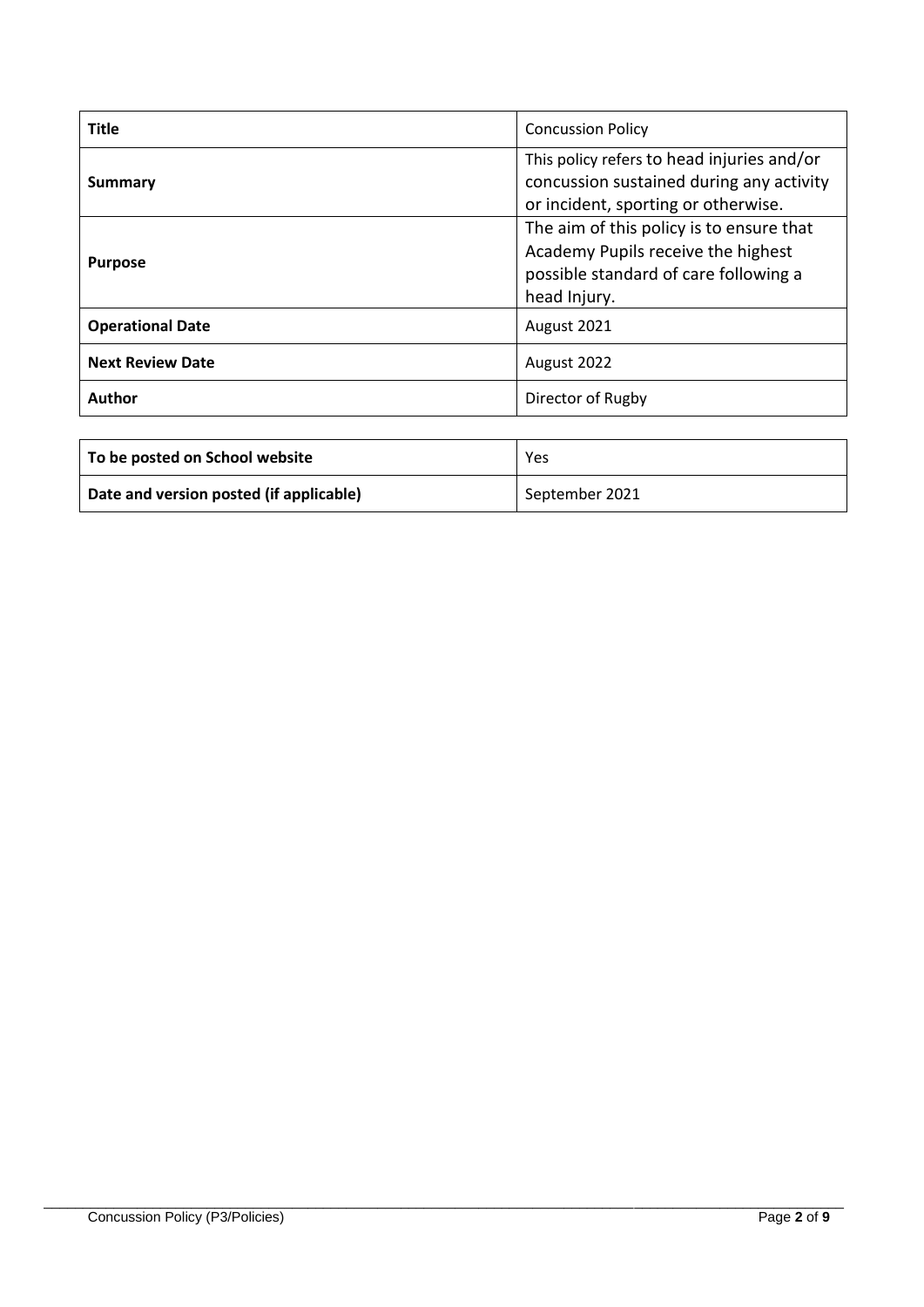The school treats concussion seriously and any player with a suspected concussion will be removed immediately from training/play. The School will adopt the following approach:

|                | <b>STOP</b>   | Stop training or playing immediately                                   |
|----------------|---------------|------------------------------------------------------------------------|
| $\overline{2}$ | <b>INFORM</b> | Inform coach, family members, team members, matron                     |
| $\overline{3}$ | REHAB         | Rest 24-48 hours followed by activity that does not bring on or worsen |
|                |               | symptoms. Complete the graduated return to play (GRTP) protocol        |
| $\vert 4$      | <b>RETURN</b> | Players can return to play when they:                                  |
|                |               | - are symptom free                                                     |
|                |               | - have completed the GRPT                                              |
|                |               | - have been medically cleared to return                                |

#### **Information for parents in the instance of a suspected concussion.**

Concussion is a complex process caused by trauma that transmits force to the brain either directly or indirectly and results in temporary impairment of brain function. Its development and resolution are typically rapid and spontaneous. A person can sustain a concussion without losing consciousness. Concussion is associated with a graded set of clinical signs and symptoms that resolve sequentially. Concussion can be caused by a direct blow to the head or body and from whiplash type movements of the head and neck that can occur when a player is tackled or collides with another player or the ground.

We will advise you if following an incident in school your son/daughter has sustained a suspected concussion. We will confirm that they have been assessed and have displayed the following highlighted symptom/s:

- Loss of consciousness, Seizure or convulsion
- Balance problems
- Nausea or vomiting
- Drowsiness
- Player is more emotional
- Irritability
- Sadness
- Fatigue or low energy
- Don't feel right
- Headache
- **Dizziness**
- Feeling slowed down
- "Pressure in head"
- Blurred vision
- Sensitivity to light
- Amnesia
- Feeling like "in a fog"
- Confusion

We would ask parents to note that immediately following a suspected concussion, in the event of another impact, the brain is susceptible to further significant damage. This can take the form of a second more serious concussion or even the very rare condition - Second Impact Syndrome. Second Impact Syndrome may occur minutes, hours, days or even weeks after the initial concussion. This second injury may be relatively minor but it can lead to collapse or death.

Following a suspected concussion, it is our recommendation that your child be checked by a medical professional, to assess the severity of the injury. Close parental supervision is vital in the first 24 hours following the injury and during the Graduated Return to Play period. If your child develops any of the following red flags during this period, you should seek urgent medical assistance.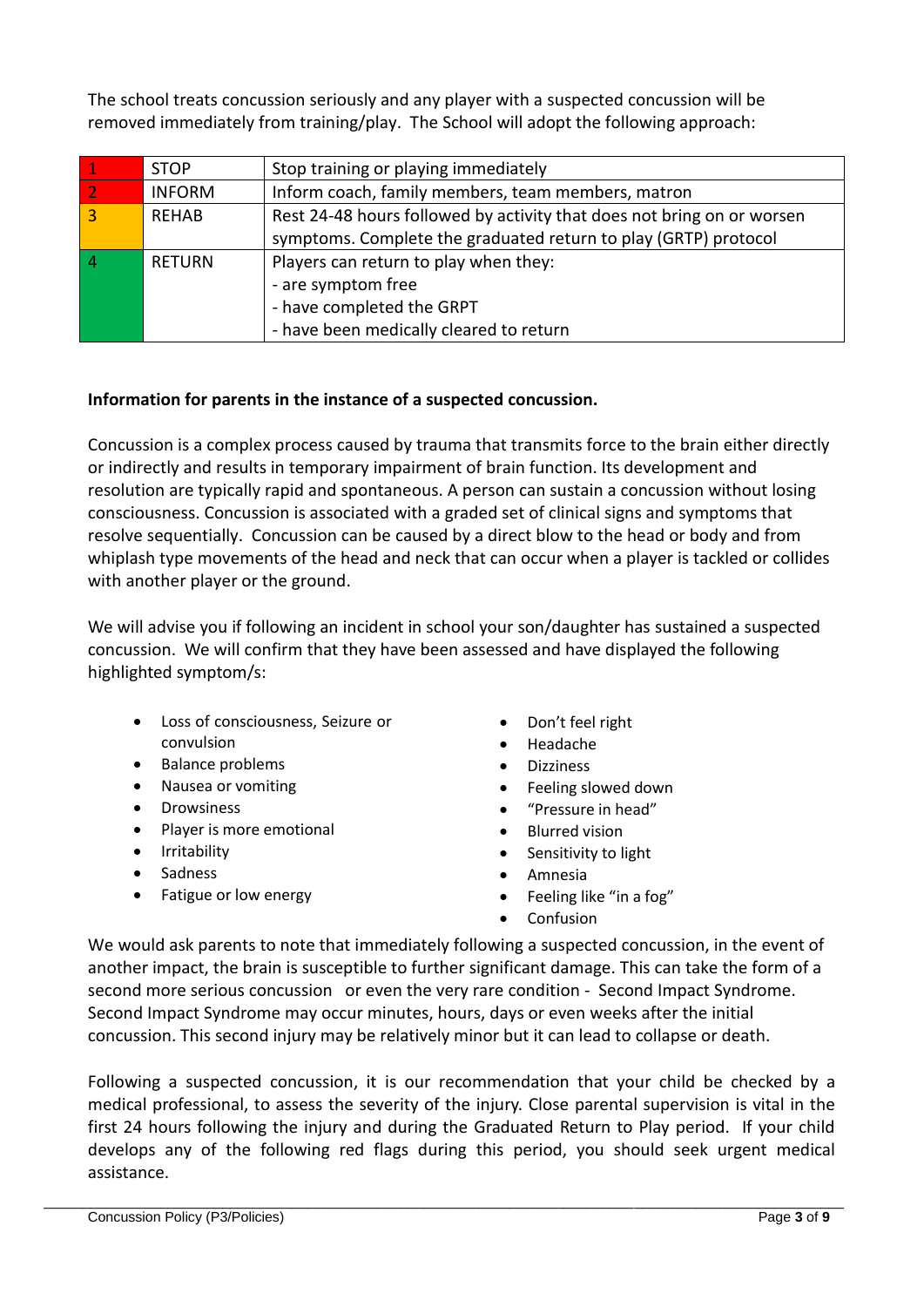**Neck pain -Deteriorating conscious state -Increasing confusion or irritability -Severe or increasing headache -Repeated vomiting -Unusual behaviour change -Seizure or convulsion - Double vision- Weakness or tingling/ burning in their arms and legs.** 

Until symptoms have ceased, your child should not be allowed to drive, use tablets / phones / computers, or indeed attend school. Should you feel that your child requires additional support with returning to the demands of school please contact the matron.

In line with school policy we will apply the compulsory Graduated Return to Play (GRTP). This involves the following;

-Symptom Limited physical activity/ exercise for 14 days (including PE) -A gradual increase in the level of physical activity up to 23 days -Best practice recommends an assessment by a medical professional to confirm recovery (or otherwise) from the injury and to check there's no reason not to return to contact sport. Should you wish to follow this best practice your child will need to see a doctor 20 days from the concussion. It is advisable to book this appointment as soon as possible**.** 

#### **In the instance of this being a second or subsequent concussion in the calendar year, or the symptoms have lasted for greater than 10 days, then medical clearance will be required before permission is given to resume any sporting activity**.

We would appreciate your co-operation with ensuring the protocol is followed to ensure the welfare of your child.

As well as parental supervision to ensure GRTP protocols are followed, Matron will assist in this process. Please ensure that your child speaks with Matron on the day of the return to school. Should you have any queries please contact the Matron.

#### **Graduated Return to Play**

Below is a graduated return to play programme as recommended by the IRFU. Please note that rehabilitation stage 2 should not be started if there are any symptoms of concussion regardless if 14 days have passed. If these symptoms reoccur during any stage of the GRTP then the player must stop and speak with their doctor.

It is not feasible for school staff to conduct rehabilitation stages 1 – 4; **these should be done by the player at home while being supervised by a parent.**

#### **To progress to Level 5 of the GRTP the school will require written confirmation from a parent / guardian that your child is fit to resume sporting activity.**

A copy of the letter is included with this Policy.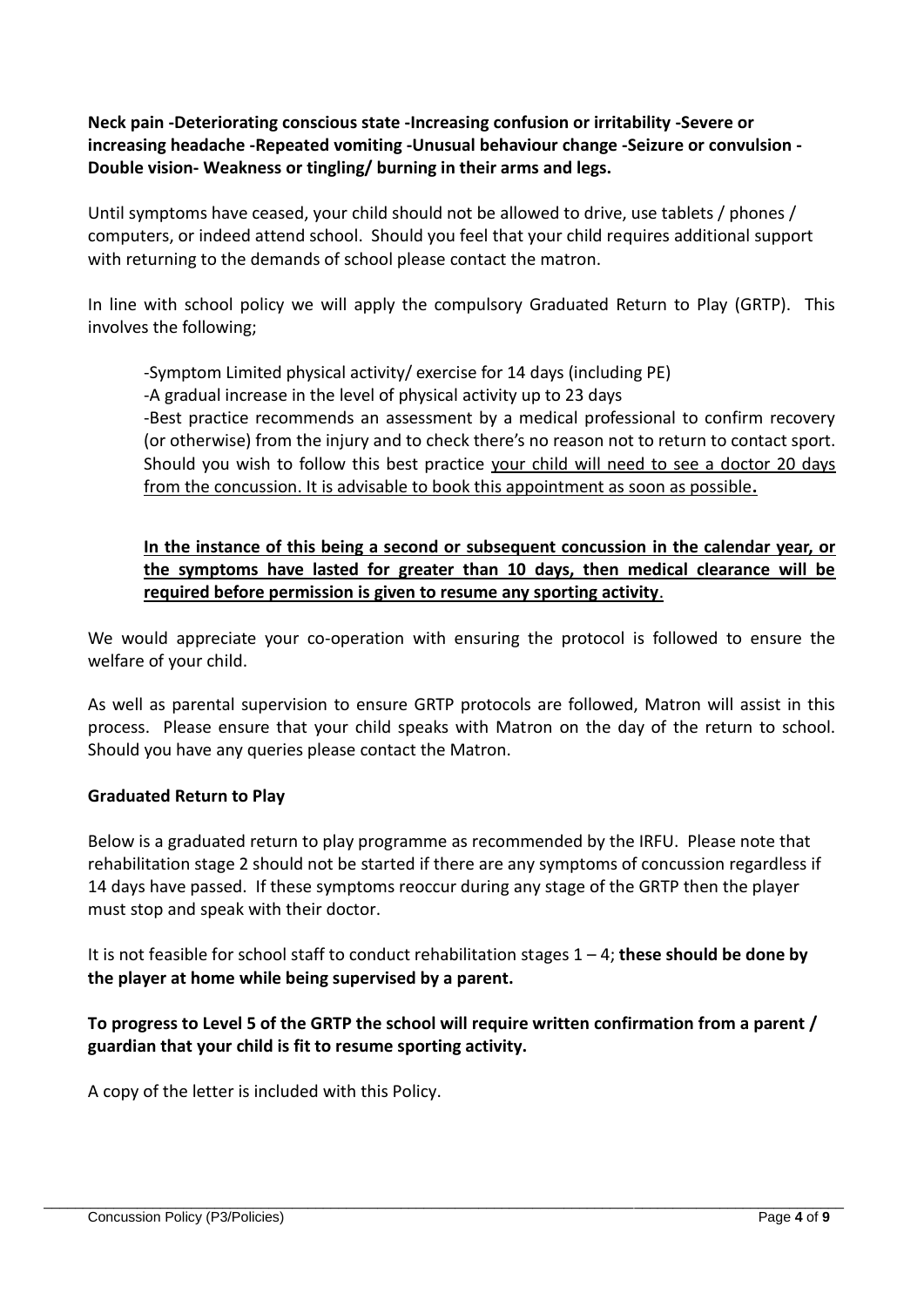| <b>Rehabilitation stage</b>                  | <b>Functional exercise at each stage</b><br>of rehabilitation                                                                                                                                                                                                                                              | Objective of each stage                                                                | <b>Time</b>                                  |
|----------------------------------------------|------------------------------------------------------------------------------------------------------------------------------------------------------------------------------------------------------------------------------------------------------------------------------------------------------------|----------------------------------------------------------------------------------------|----------------------------------------------|
| Stage 0: Rest                                | Complete physical and cognitive rest                                                                                                                                                                                                                                                                       | Rest, no activity that<br>brings on symptoms                                           | Day 0-2<br>(Day 0 is day<br>of injury)       |
| Stage 1A: Symptom<br><b>Limited Activity</b> | Daily activities that don't promote<br>symptoms (breathing slightly<br>increased). Borg Rating 6-10. Heart<br>Rate less than 50% max.                                                                                                                                                                      | Gradual reintroduction<br>of work / school<br>activities without<br>worsening symptoms | 2-3 days to<br>5-6 Days                      |
| Stage 1B:Symptom<br><b>Limited Exercise</b>  | Exercise that does not provoke<br>symptoms. Slowly build up duration<br>and intensity of activity e.g. walking<br>and jogging with slight increase in<br>breathing, minimal sweating, able to<br>hold conversation. No contact or<br>resistance training. Heart rate <70%<br>max. Borg Rating 11-13.       |                                                                                        | Day 5-6 (at<br>the earliest)<br>up to day 14 |
|                                              | Players should not progress to Stage 2 if they are still symptomatic                                                                                                                                                                                                                                       |                                                                                        |                                              |
| Stage 2: Increased<br>aerobic exercise       | Walking, swimming or stationary<br>cycling keeping intensity, <80%<br>maximum heart rate, able to hold<br>conversation comfortably. No<br>resistance training. Symptom free<br>during full 24-hour period. No<br>contact or resistance training. Borg                                                      | Increase intensity and<br>duration of exercise                                         | Day 15-16                                    |
| Stage 3: Sport-specific<br>exercise          | <b>Rating 13-15.</b><br>Running drills 60-80% effort, body<br>weight exercises, press ups (5-10)<br>cross arm squat (5-10), individual<br>handling skills. No contact activities.<br>Symptom free during full 24-hour<br>period. Borg Rating 13-15.                                                        | Add movement and<br>challenge co-ordination<br>and balance                             | Day 17-18                                    |
| Stage 4: Non-contact<br>training drills      | Progression to more complex<br>training drills, e.g. passing drills.<br>Position specific drills e.g. kicking<br>High level balance tasks e.g.<br>superman balance x 5. May start<br>progressive resistance training 60-70<br>% max. No contact activities.<br>Symptom free during full 24-hour<br>period. | Exercise, coordination,<br>and cognitive load                                          | Day 19-20                                    |
| Stage 5: Full Contact<br>Practice            | Following medical clearance / SCAT<br><b>Test by School Matron</b><br>participate in normal training<br>activities<br>Symptom free during full 24-hour<br>period.                                                                                                                                          | Restore confidence and<br>assess functional skills<br>by coaching staff                | Day 21-22                                    |
| Stage 6: Normal Game<br>Play                 | Player rehabilitated- return to<br>normal play                                                                                                                                                                                                                                                             | Recovered                                                                              | Day 23                                       |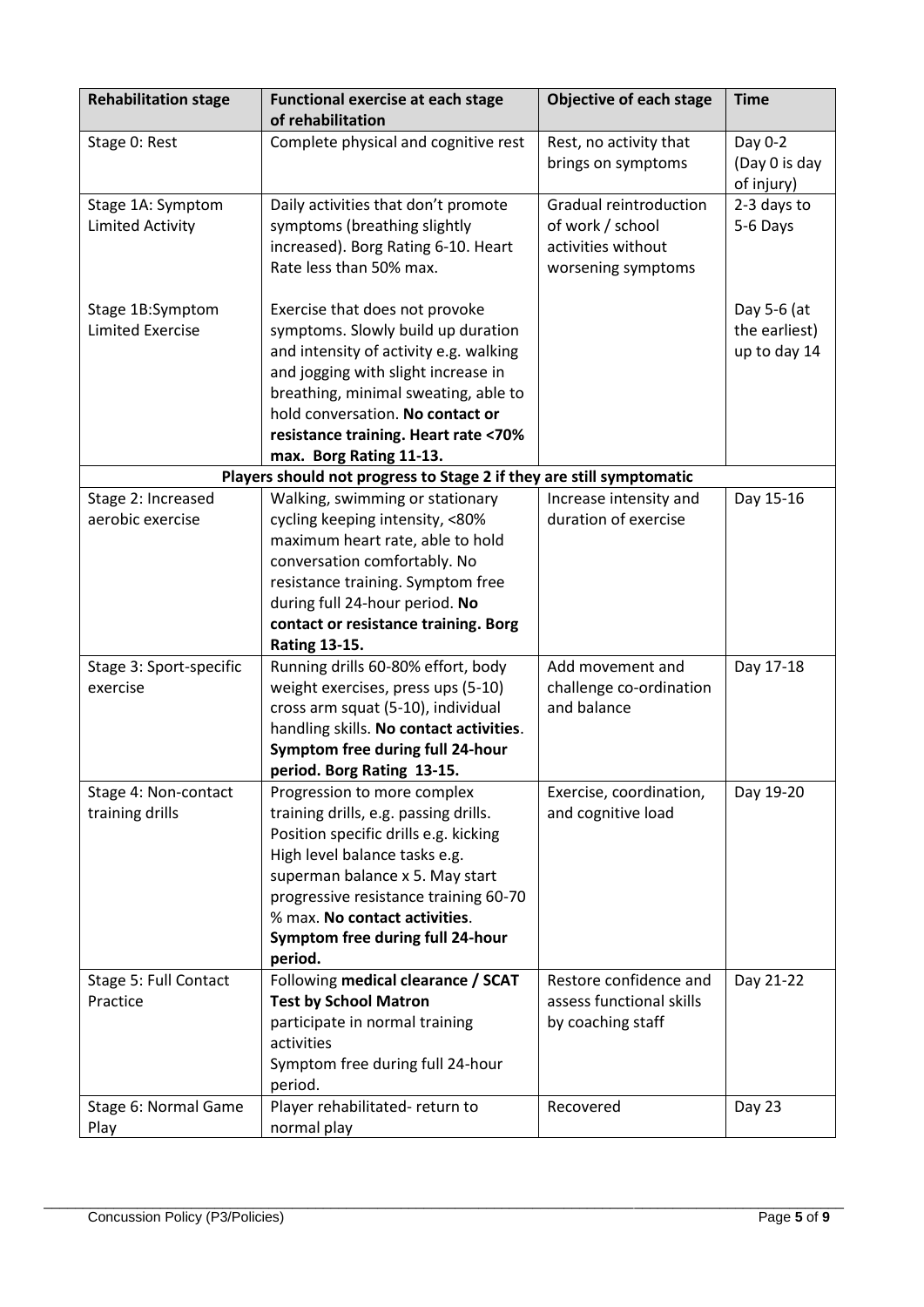| <b>20 Point Borg Scale</b>                      |                        |                                                                            |                                   |           |  |
|-------------------------------------------------|------------------------|----------------------------------------------------------------------------|-----------------------------------|-----------|--|
| <b>RPE</b><br><b>Rate of Perceived Exertion</b> |                        |                                                                            |                                   |           |  |
| <b>POINT</b>                                    | <b>EFFORT</b>          | <b>DESCRIPTION</b>                                                         | % OF MAXIMUM<br><b>HEART RATE</b> | $\sqrt{}$ |  |
| 6                                               | <b>No Exertion</b>     | Little to no movement, very relaxed                                        | 20%                               |           |  |
| $\overline{7}$                                  | <b>Extremely Light</b> | Able to maintain pace                                                      | 30%                               |           |  |
| 8                                               |                        |                                                                            | 40%                               |           |  |
| 9                                               | <b>Very Light</b>      | <b>Comfortable and breathing harder</b>                                    | 50%                               |           |  |
| 10                                              |                        |                                                                            | 55%                               |           |  |
| 11                                              | Light                  | Minimal sweating, can talk easily                                          | 60%                               |           |  |
| 12                                              |                        |                                                                            | 65%                               |           |  |
| 13                                              | <b>Somewhat Hard</b>   | Slight breathlessness, can talk                                            | 70%                               |           |  |
| 14                                              |                        | Increased sweating, still able to hold conversation but with<br>difficulty | 75%                               |           |  |
| 15                                              | <b>Hard</b>            | Sweating, able to push and still maintain proper form                      | 80%                               |           |  |
| 16                                              |                        |                                                                            | 85%                               |           |  |
| 17                                              | <b>Very Hard</b>       | Can keep a fast pace for a short time period                               | 90%                               |           |  |
| 18                                              |                        |                                                                            | 95%                               |           |  |
| 19                                              | <b>Extremely Hard</b>  | Difficulty breathing, near muscle exhaustion                               | 100%                              |           |  |
| 20                                              | <b>Maximally Hard</b>  | <b>STOP exercising, total exhaustion</b>                                   |                                   |           |  |

**The chart below is used to guide exercise intensity at each stage:**

Source: Gunnar Borg, PhD, M.D.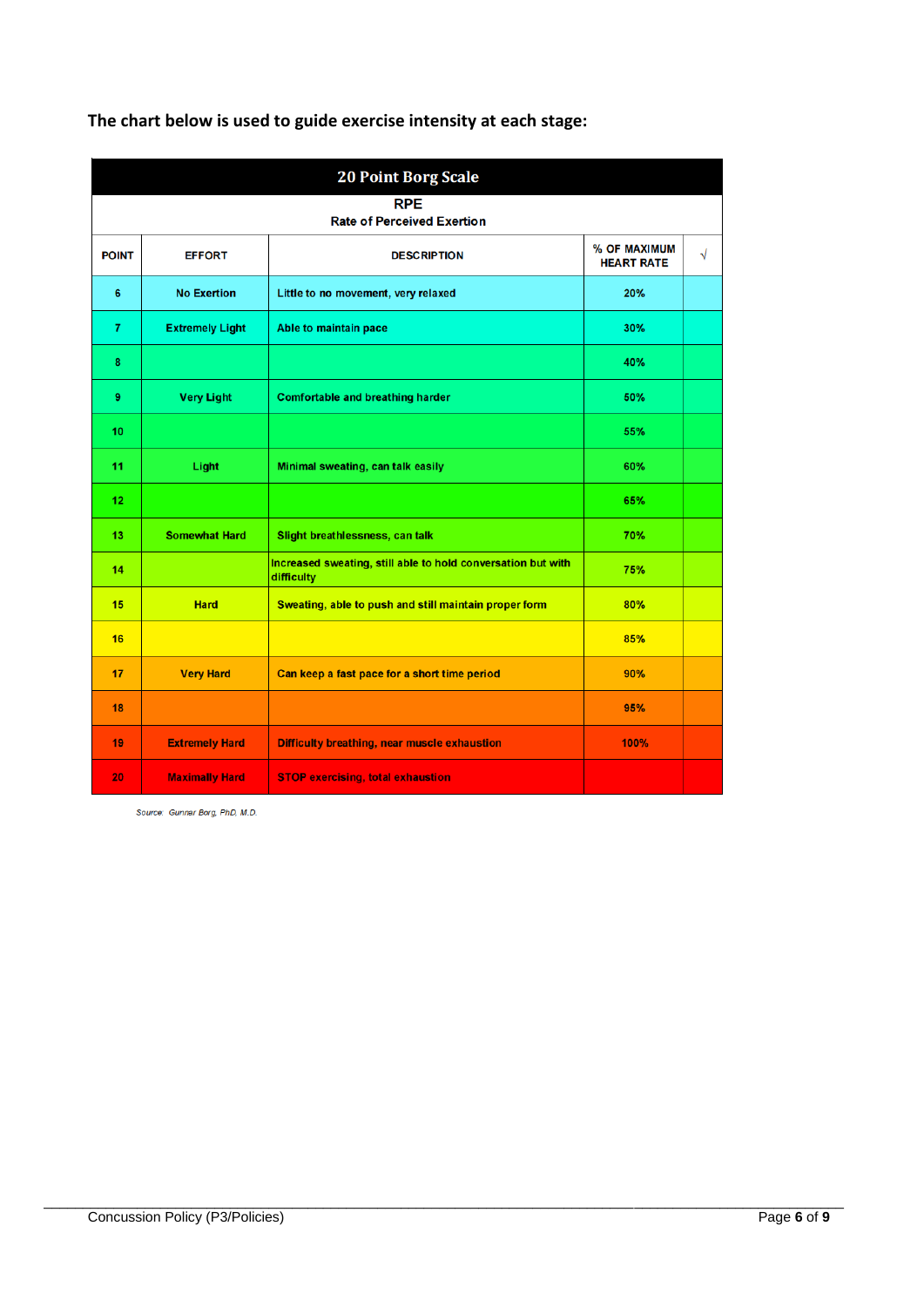## **First Concussion**

## LETTER TO BE SIGNED BY PARENT / GUARDIAN

Dear Sir/Madam

RE --------------------------- (PUPIL NAME) --------------------------------(FORM)

My son /daughter had a suspected concussion on ------------------. In line with the School Policy, I have monitored his/ her condition closely over the 24 hours following the injury and during the first 4 stages of the graduated return to play protocol.

I confirm that during this period, stages 1 to 4 of the Graduated Return to Play protocol have been followed. None of the symptoms outlined has developed during this period.

#### **I understand that it is recommended that medical clearance is sought at this stage of the Graduated Return to Play Protocol.**

I confirm that I am happy for my child to progress to stage 5 of the Graduated Return to Play Protocol, Full Contact Practice.

Yours faithfully,

---------------------------(PARENT/GUARDIAN NAME)

----------------------------(PARENT/GUARDIAN SIGNATURE)

Following Stage 5 and Stage 6 of the Graduated Return to Play Protocol, I confirm that none of the symptoms of concussion outlined has developed. I am therefore happy that my child is fully rehabilitated having followed the 23 Graduated Return To Play Protocol and may now return to play.

\_\_\_\_\_\_\_\_\_\_\_\_\_\_\_\_\_\_\_\_\_\_\_\_\_\_\_\_\_\_\_\_\_\_\_\_\_\_\_\_\_\_\_\_\_\_\_\_\_\_\_\_\_\_\_\_\_\_\_\_\_\_\_\_\_\_\_\_\_\_\_\_\_\_\_\_\_\_\_\_\_\_\_\_\_\_\_\_\_\_\_\_\_\_\_\_\_\_\_\_\_\_\_

---------------------------(PARENT/GUARDIAN NAME)

----------------------------(PARENT/GUARDIAN SIGNATURE)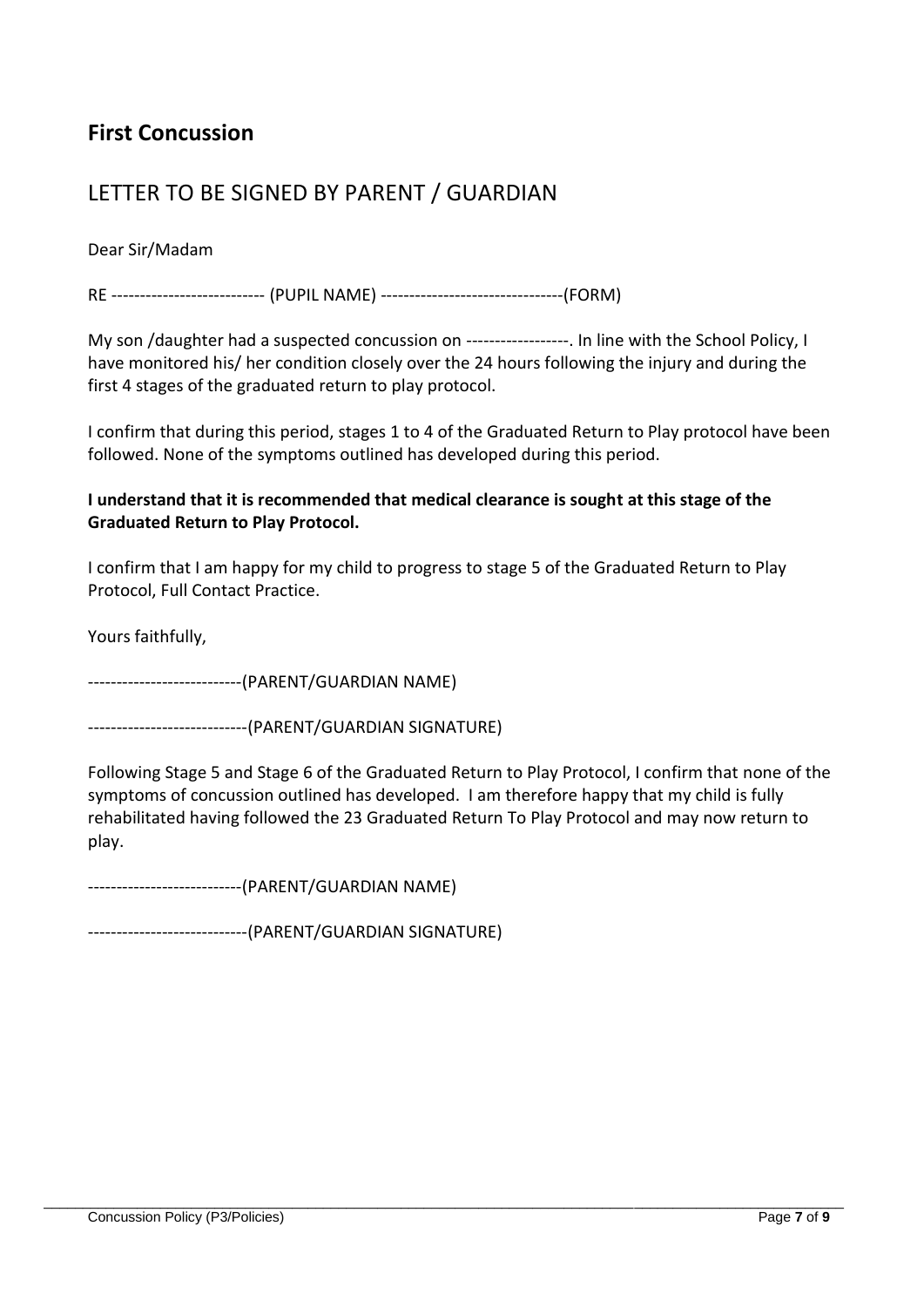## **Second Concussion**

## LETTER TO BE SIGNED BY PARENT / GUARDIAN

#### Dear Sir/Madam

RE --------------------------- (PUPIL NAME) --------------------------------(FORM)

My son / daughter had a second suspected concussion on ---------------. In line with the School Policy, I have monitored his/ her condition closely over the 24 hours following the injury and during the first 4 stages of the graduated return to play protocol.

I confirm that during this period, stages 1 to 4 of the Graduated Return to Play protocol have been followed. None of the symptoms outlined has developed during this period.

#### **As this is the second concussion of the year I have sought medical advice about my child's condition from a medical specialist with experience of managing sports related concussion and the doctor is happy that my child return to full contact sport**.

I confirm that I am happy for my child to progress to stage 5 of the Graduated Return to Play Protocol, Full Contact Practice.

Yours faithfully,

---------------------------(PARENT/GUARDIAN NAME)

----------------------------(PARENT/GUARDIAN SIGNATURE)

Following Stage 5 and Stage 6 of the Graduated Return to Play Protocol, I confirm that none of the symptoms of concussion outlined has developed. I am therefore happy that my child is fully rehabilitated having followed the 23 Graduated Return To Play Protocol and may now return to play.

\_\_\_\_\_\_\_\_\_\_\_\_\_\_\_\_\_\_\_\_\_\_\_\_\_\_\_\_\_\_\_\_\_\_\_\_\_\_\_\_\_\_\_\_\_\_\_\_\_\_\_\_\_\_\_\_\_\_\_\_\_\_\_\_\_\_\_\_\_\_\_\_\_\_\_\_\_\_\_\_\_\_\_\_\_\_\_\_\_\_\_\_\_\_\_\_\_\_\_\_\_\_\_

---------------------------(PARENT/GUARDIAN NAME)

----------------------------(PARENT/GUARDIAN SIGNATURE)